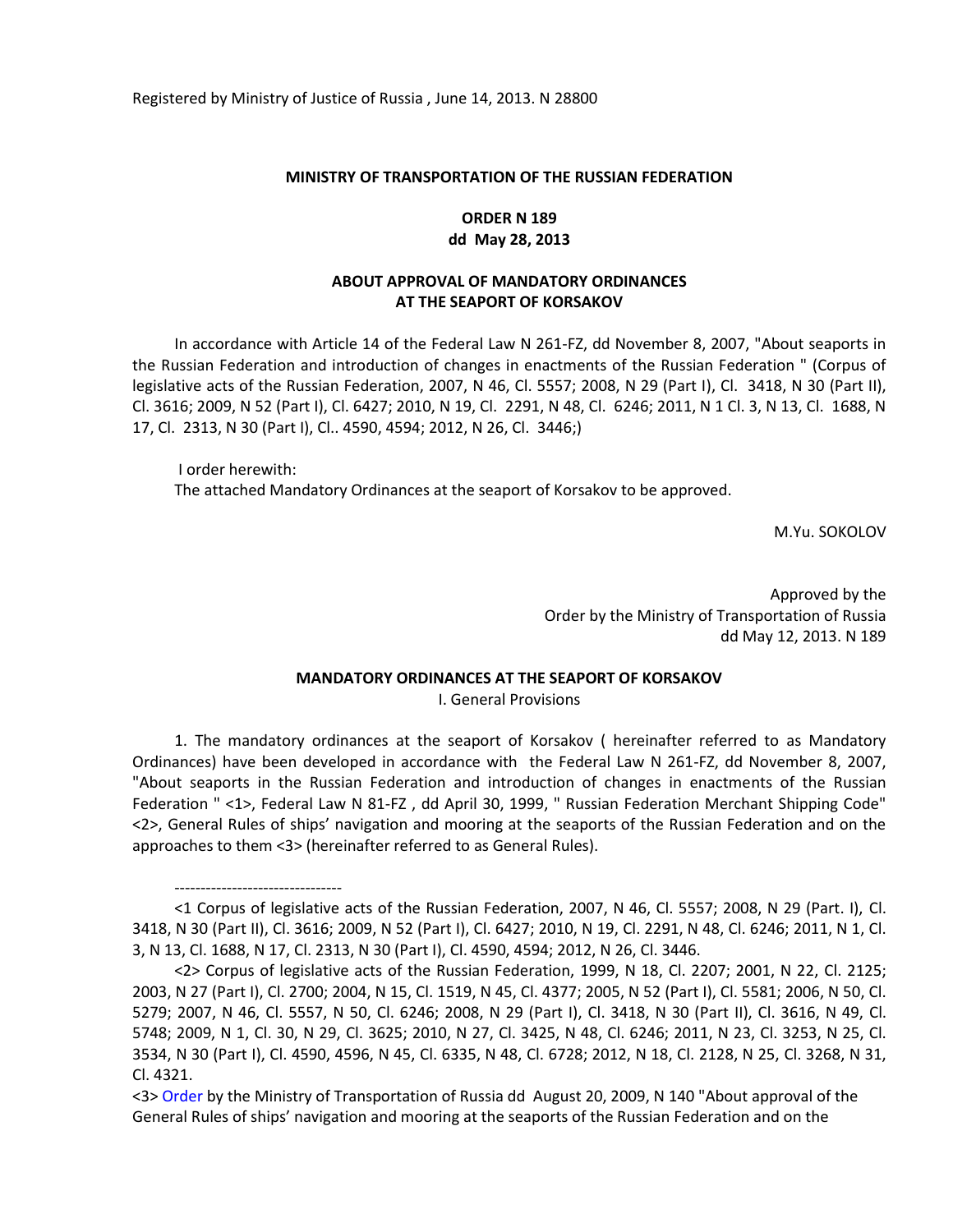approaches to them " (registered by the Ministry of Justice of Russia on September 24, 2009 , Registration No. 14863) with the changers introduced acc. to the [Order](consultantplus://offline/ref=6FCCD57E313D281E5414E7EC2FE8CBCCD22D051AEAB96D7B7AA89EDC30aAB4G) by the Ministry of Transportation of Russia dd March 22 , 2010, N 69 (registered by the Ministry of Justice of Russia on April 29, 2010., Registration No. 17054).

2. These Mandatory Ordinances contain the description of the seaport of Korsakov (hereinafter referred to as seaport); rules of calling of ships at the seaport and departure of ships from the seaport; rules of ships' navigation within the seaport water area; description of the coverage by the system of the ships' navigation management system and rules of ships' navigation within this area; rules of ships' mooring at the seaport and location of the mooring points; rules of ensuring of environmental safety, compliance with quarantine requirements at the seaport; rules of using special communication facilities within the territory and water area of the seaport; data of the seaport boundaries; data of the limits of operational zone of A1 sea area of Global Maritime Distress and Safety system (hereinafter referred to as GMDSS); data of technical feasibility of the seaport in respect of acceptance of ships; data of the navigation period; details of the compulsory ship pilotage area; data of depths within the seaport water area; data of hazardous cargo handing; details of organization of ships' navigation in ice conditions at the seaport; data of transmission of information by captains of ships staying at the seaport, in case of arising of a hazard of unlawful interference at the seaport; data of transmission of navigational and hydro-meteorological information to the captains of ships staying at the seaport; other information provided for by the Russian Federation normative legal acts for merchant shipping.

3. These Mandatory Ordinances are subject to execution by ships regardless of their nationality and departmental subordination, as well as by physical and legal persons regardless of their organizational and legal form, performing any activities at the seaport.

4. Ships' navigation at the seaport and on approaches to it and ships' stay within the seaport water area shall be performed in accordance with the General Rules and these Mandatory Ordinances.

#### II. Description of the Seaport

5. The seaport is situated on the south coast of Sakhalin Island in the Gulf of Aniva, north of Tomari-Aniva Cape.

The sea oil-loading terminal of Pogranichnoe (hereinafter referred to as Pogranichnoe terminal) is situated at the Sea of Okhotsk, near the north-eastern coast of Sakhalin Island.

The sea terminal of Ozersky for comprehensive servicing of fishing fleet ships (hereinafter referred to as Ozersky terminal) is situated 4.5 cable lengths north-eastward of the cape with the coordinates of 46°36.00' N and 143°06.00' E.

6. The boundaries of the seaport are allocated by the directive of the Russian Federation Government dd April 21, 2010 г. N 610-р <1>.

--------------------------------

<1> Corpus of legislative acts of the Russian Federation, 2010, N 17, Cl. 2138.

7. The seaport has a cargo permanent multilateral border entry point across the Russian Federation State border <1>.

--------------------------------

<1> [Decree](consultantplus://offline/main?base=LAW;n=93845;fld=134) by the Russian Federation Government dd November 20, 2008 No. 1724-р (Corpus of legislative acts of the Russian Federation, 2008, No. 49, cl. 5844).

8. Navigation at the seaport is performed all-year-round, excluding the terminals of Pogranichnoe and Ozersky. Navigation at Pogranichnoe terminal starts on May 15 and continues till December 15. Navigation at Ozersky terminal starts on April 15 and is performed till October 15.

9. The seaport performs cargo loading/unloading works from 08.00 HRS to 24.00 HRS of local time.

10. The seaport water area is not protected from winds and waves of SW, W and NW directions.

The seaport is not a place of refuge for large-capacity ships in stormy weather.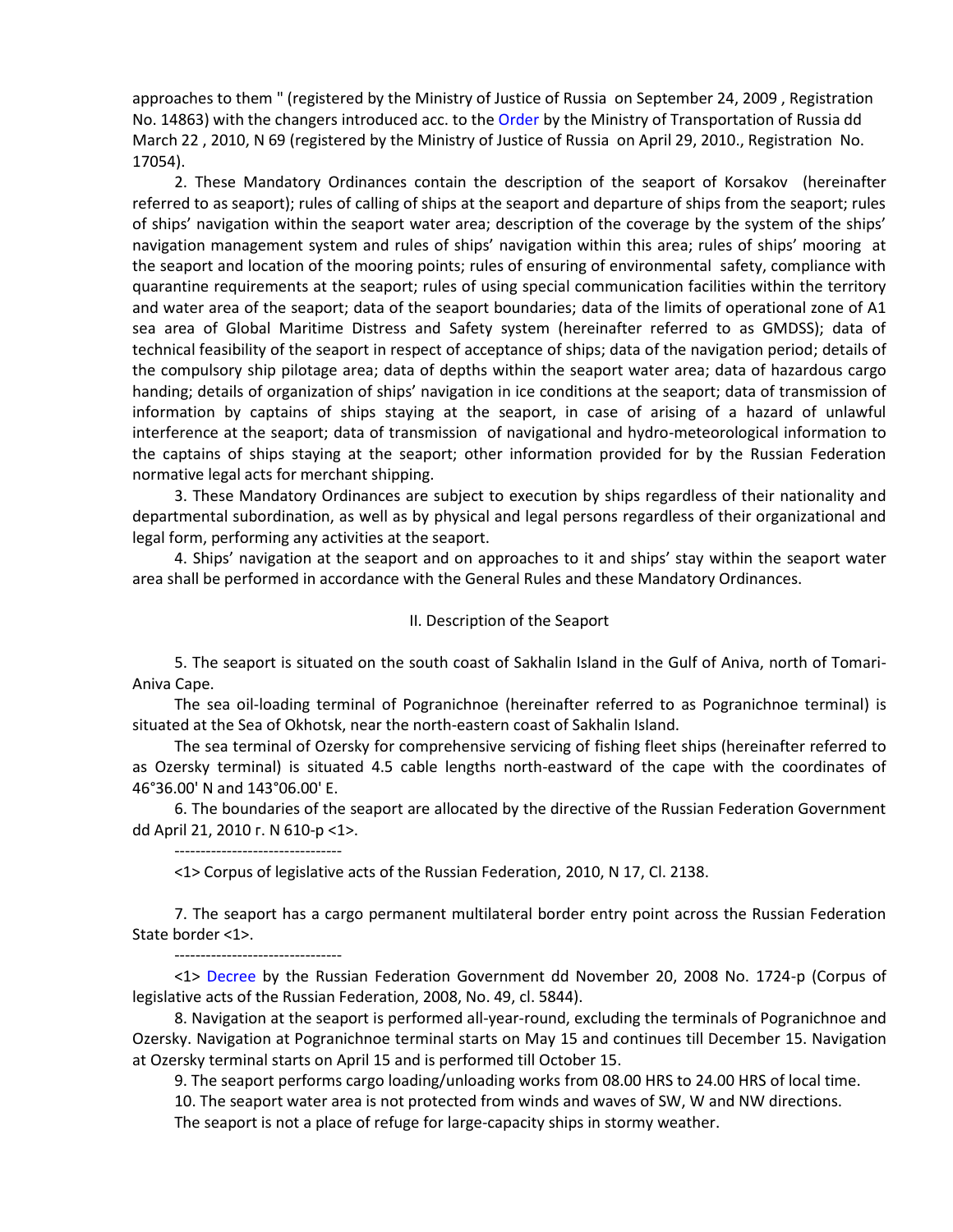The inner harbour of the seaport is a place of refuge for medium-capacity and small-size ships. Ozersky terminal is a place of refuge small-sized ships.

11. At the seaport, the following operations are performed: passenger transportation, cargo operations with all kinds of cargoes, excluding cargoes of hazard Classes 5 and 7 as per International Maritime Organization (hereinafter referred to as IMO).

12. The seaport has facilities for replenishment of food stock, diesel and fresh water, acceptance of waste and oily water and all types of refuse.

13. The seaport is included in the operational area of sea district А1 and A2 of GMDSS.

14. The data of the seaport approach Channels N 19 and 2 , recommended fairways N 23 и 24, approach channel of the sea terminal of Ozersky for comprehensive servicing of fishing fleet ships is given in Appendix  $N$  1 to these Mandatory Ordinances.

The data of the seaport technical feasibility for of acceptance of ships is given in Chapter X of these Mandatory Ordinances and in Appendix N 2 to these Mandatory Ordinances.

The details of the anchorage points of the seaport are given in Appendix  $N$  3 to these Mandatory Ordinances.

The details of the Very High Frequency (hereinafter referred to as VHF) communication channels, used at the seaport, are given in Appendix N 4 to these Mandatory Ordinances.

15. Details of the compulsory ship pilotage area at the seaport are given in Appendix  $N$  5 to these Mandatory Ordinances.

16. The details of restrictions for regime of ships' ice navigation within the seaport water area are given in Appendix  $N$  6 to these Mandatory Ordinances.

17. Towage of ships is provided at the seaport.

Data of the minimum number and capacity of tugs for mooring ships at the seaport is given in Appendix N 7 to these Mandatory Ordinances.

18. The details of the seaport areas N 72-В, N 371, roads, seaport water area, sea oil-loading terminal of Pogranichnoe, sea terminal of Ozersky for comprehensive servicing of fishing fleet ships, Northern and Southern Piers are given in Appendix  $N$  8 to these Mandatory Ordinances.

19. In the eastern part of the inner water area of the seaport, there is a shoal stretch with the depths of less than 5 metres.

20. In the range of 1.5 nautical miles with the centre at the point with the coordinates of 46°24.50' N and 142°51.10' E the area of sailing with special caution is established.

III. Rules of Ships' Calling at the Seaport and Sailing from the Seaport

21. The information about a ship's calling at the seaport and sailing from the seaport shall be transferred to the seaport Harbour Master on the website[: www.portcall.marinet.ru.](www.portcall.marinet.ru)

22. Official registration of ship's calling at the seaport and departure from the seaport is performed daily on a twenty-four-hour basis.

Ships may proceed to Pogranichnoe terminal only after official registration of the seaport call, which is performed in the Gulf of Aniva.

Official registration of ships at the seaport roads is allowed at the wind speed not exceeding 12 m/sec and/ or wave height not exceeding 1.5 metres.

> V. Description of the Ships' Traffic Control Area and Ships' Navigation Rules Effective within the Area

23. At the seaport, the system of permits for sailing and moorage of ships according to the schedule of ships' traffic and arrangement at the seaport is effective.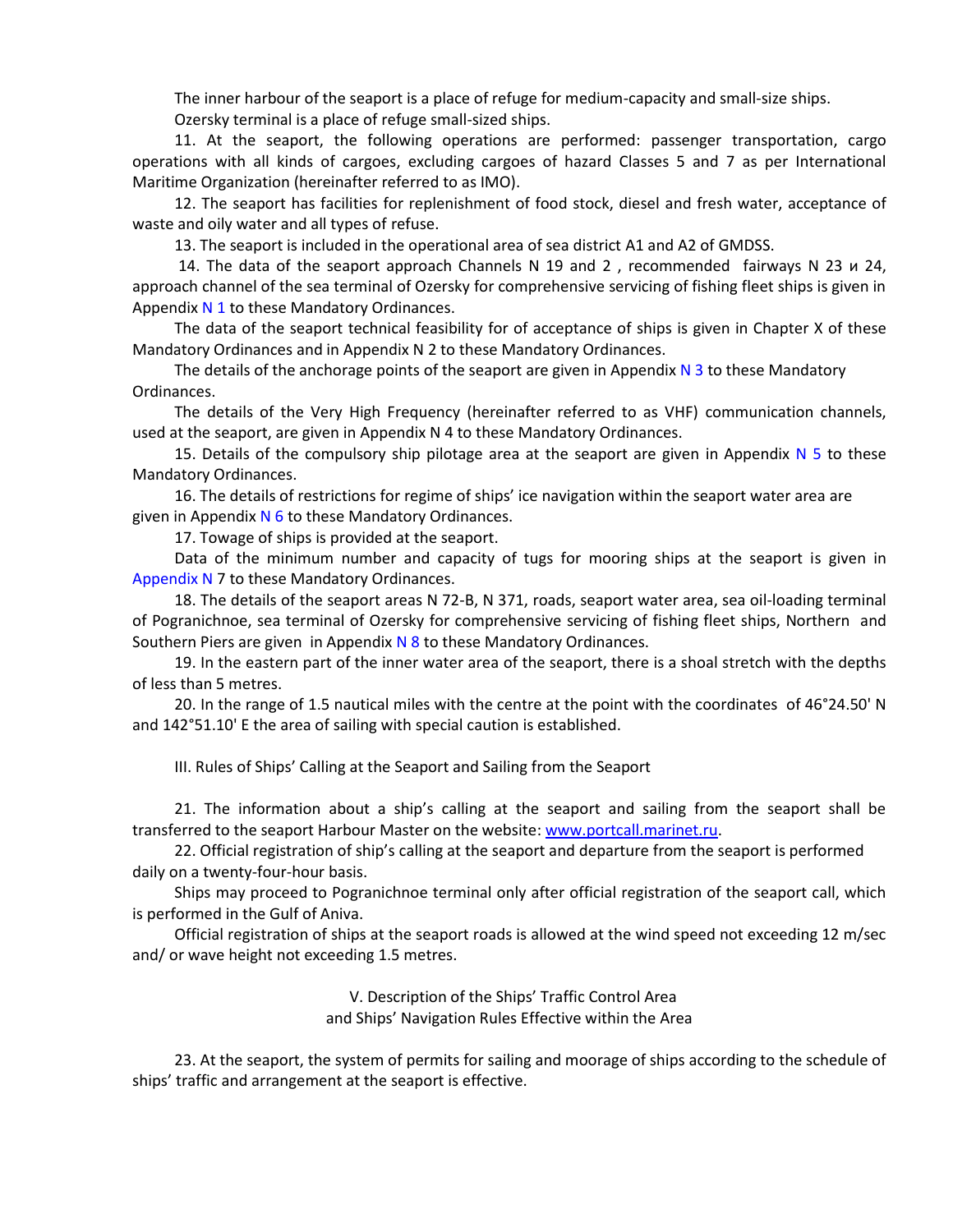24. The schedule of ships' traffic and arrangement at the seaport is approved by the seaport Harbour Master daily basing on the information about the ship's call, transferred in accordance with Item 21 of these Mandatory Ordinances.

25. Ships' navigation within the seaport water area and performance of operations for ships' anchoring and getting underway is controlled in accordance with the schedule of ships' arrangement and traffic at the seaport.

26. Ships' navigation speed in the channels shall not exceed eight knots for all ships.

27. In the seaport Area 72-Б, anchoring and navigation of ships with the anchor chain dropped in a bunch are not allowed.

28. In the water area of Pogranichnoe terminal, bottom trawling, underwater and dredging works and navigation of ships with the anchor chain dropped in a bunch are not allowed.

29. Pilot embarking and disembarking are carries out at the point with the coordinates of 46°37.50' N and 142°44.00' E and at the seaport berths.

30. The following vessels are exempted from compulsory pilotage:

vessels with GRT less than 500;

vessels with GRT 500 to 4500, equipped with bow thrusters in good order.

31. Ships proceeding to Pogranichnoe terminal embark the pilot during official registration of calling at the seaport in the Gulf of Aniva at the point with the coordinated of 46°37.50' N и 142°44.00' E. During cargo operations at Pogranichnoe terminal, the pilot shall stay onboard the ship.

32. Ships' navigation within the water area of Pogranichnoe terminal is allowed at the wind speed not exceeding 12 m/sec and/or visibility of at least 10 cable lengths.

Anchoring of a tanker at the mooring buoys at Pogranichnoe terminal is carried out using one tugboat with the capacity of at least 2200 kWt.

33. Simultaneous entrance of ships in the water area of Ozersky terminal and sailing of ships from the water area of Ozersky terminal is not allowed.

34. When entering the sea terminal of Ozersky and sailing from the sea terminal of Ozersky, ships proceed along the transit axis of the approach fairway of the sea terminal of Ozersky, along the ranges heading 130.4° to 310.4° until the lights on the ends of the piers are on the same line, then proceed along with the heading of 230° to 50° to the entrance in Ozersky terminal /exit from Ozersky terminal, leaving starboard the shoal stretch or the buoy installed in the summer season.

35. In the seaport water area, dragging of the anchor along bottom is not allowed excluding cases of safe mooring of the ship to the berth.

36. When approaching to berths N 1 to 4 of the Southern Pier of the seaport, ships must pass through the area with the coordinates of 46°37.20' N and 142°45.20' E at a distance of at least 50 metres north of it.

37. The ship must inform the seaport Harbour Master about her approach to Ozersky terminal one hour before the approach.

38. When towing non-self-propelled ships within the seaport water area, the length of the towing cable must not exceed 30 metres.

39. Ships with the main engines, steering or anchor gears out of operation and floating cranes are towed and re-moored at the seaport, when the wind speed does not exceed 12 m/sec.

40. In the seaport water area, small-size crafts, excluding vessels performing servicing and supply operations for ships staying in the seaport water area and on the approaches to it, for the seaport infrastructure facilities, (hereinafter referred to as Port fleet crafts) sport sailing and pleasure boats are prohibited to:

sail at the wind speed exceeding 10 m/sec and/or the visibility of less than tree cable lengths;

sail in the anchorage areas, be in the way of vessels during their manoeuvring;

approach and moor to the ships anchored or staying at the berths of the seaport;

sail without radio communication facilities;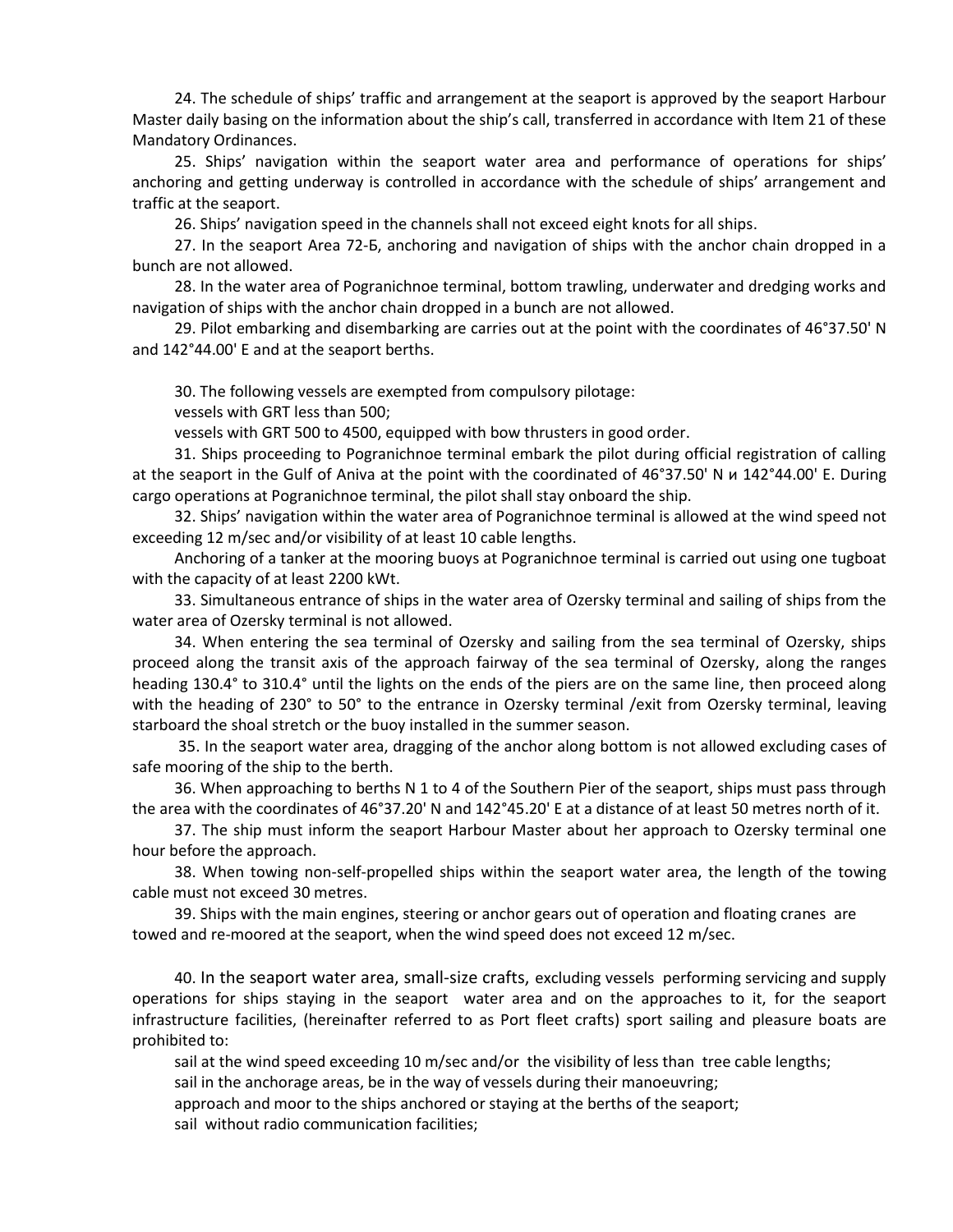cross the heading of ships before the bow and manoeuvring in the immediate vicinity of the ships and floating navigation aids on-the-run.

> V. Description of the Ships' Traffic Control Area and Ships' Navigation Rules Effective within the Area

41. The seaport water area is the area covered by the Aniva Gulf ships' traffic control services (hereinafter referred to as STCS).

The STCS coverage area is limited by the coast line and straight lines connecting the coordinate points one by one:

1) 46°37.50' N and 142°26.00' E;

2) 46°25.00' N and 142°30.00' E;

3) 46°25.00' N and 143°04.00' E;

4) 46°35.70' N and 143°04.00' E.

42. Vessels proceeding to the seaport shall start radiotelephone communication with STCS two nautical miles before crossing the line of the STCS coverage area, give the information in accordance with the requirements of the General Rules and these Mandatory Ordinances.

43. The Master of the vessel shall report the STCS about the fact and time of crossing the line of the STCS coverage area.

44. Within the STCS coverage area, the main engines of the vessels must be ready to carry out any manoeuvring immediately.

VI. Rules of Ships' Mooring at the Seaport and Location of the Mooring Points

45. Ships' stay at the seaport shall be carried out at the berths, at the anchorage points N 1 - 26 and in Area N 371 of the seaport and at the terminals of Pogranichnoe and Ozersky.

46. Anchor grounds 24 to 26 are designated for linear and passenger ships.

Anchor grounds N 16, 20 to 22 are designated for anchorage of tankers and large-capacity ships.

Anchor grounds N 12, 13, 17 to 19 are designated for anchorage of detained ships.

Anchor grounds N 1 to 2 are designated for anchorage of quarantine ships.

Anchor grounds N 3 to 11, 14and 15 are designated for anchorage of other ships.

Anchor ground N 2 is designated for anchorage of ships under a foreign flag.

The seaport Area N 371 is designated for anchorage of ships under a foreign flag.

47. Anchoring of ships beyond anchorage points is not allowed, excluding small-size crafts and sport sailing and pleasure boats.

48. At Pogranichnoe terminal, anchoring of ships with the main engines out of operation or defective anchor-handling gear is not allowed.

49. Ships' mooring operations are carried out with compulsory tugboat support, taking into account the data of minimum number of tugboats and their minimum capacity for ships' mooring operations at the seaport given in Appendix  $N$  7 to these Mandatory Ordinances.

50. Ships' mooring operations at the seaport are carried out from 08.00 to 23.00HRS local time, excluding unmooring. Unmooring is carried out round-the-clock.

51. Mooring of ships to the berths of Southern and Northern Piers of the seaport is carried out broadside, bows out without weighing the anchors, excluding Berth N 6 or cases, when the structure of such ships does not allow to carry out mooring in the way specified.

52. Using the roll-on ships' ramp is allowed only at Berth N 4 of Northern Pier.

53. When mooring a tanker at Pogranichnoe terminal:

the tanker approach speed shall be minimum providing steerability of the ship ;

the tanker mooring equipment shall be prepared for mooring to the mooring buoys;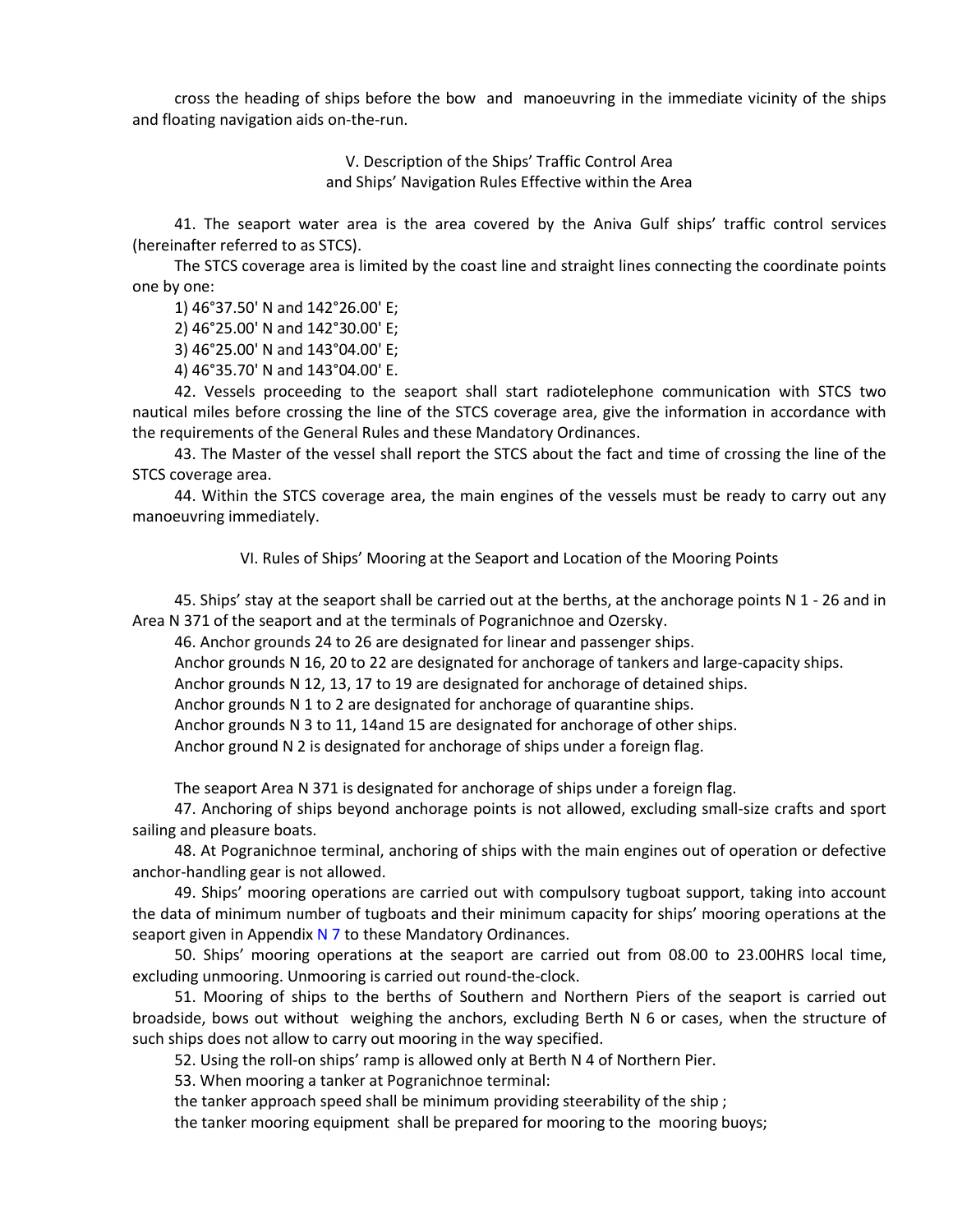onboard the ship, there must be at least 12 mooring ropes, at least 200 metres long, and with the minimum circumference of 229 mm.

54. Mooring a tanker to the mooring buoys of Pogranichnoe is carried out using a tugboat with the capacity of at least 2200 kWt. At least two mooring ropes shall be attached to each mooring buoy.

The tanker must be moored so that her displacement caused by the wind and rough sea should be excluded.

55. The readiness time for the main engines to start running, when the vessels are alongside the seaport berths, must not exceed:

within the period of April 1 to August - 1 hour;

--------------------------------

within the period of September 1 to March 31 - 30 minutes. During the ship's stay at Pogranichnoe terminal, the ship's main engine must be ready to start running immediately.

56. At Pogranichnoe terminal, when oil loading must be stopped in case of emergency, the tanker shall give three long signals with the ship's typhon or whistle.

57. The ship must be unmoored and removed from Pogranichnoe terminal immediately upon completion of the cargo operations and arrangement of the cargo documents.

58. Mooing two ships board by board/hull by hull at the berths of Northern and Southern Piers is not allowed.

59. For ships staying at the seaport berths, short-time turning of the propellers at minimum revolutions before sailing from the berth is allowed.

60. Long-term mooring of ships alongside the berths of Northern and Southern Piers and Quays N 1 - 3 of the seaport is not allowed.

61. Bunkering of ships staying at the anchorage and alongside the berths of the seaport shall be carried out by tankers at the wind speed not exceeding 10 metres per second and the wave height not exceeding 1 metre.

62. Bunkering of ships and discharge of oil products is carried out via shore columns on berths N 3, 6 and 7 of Northern Pier.

63. At Ozersky terminal, bunkering of ships with diesel is carried out at berth N 2.

64. During discharge of oil products and bunkering of ships at berths N 3, 6 and 7 of Northern Southern Pier, operation of gantry and mobile cranes and performance of hot works closer than 50 metres from the tanker or the ship being bunkered is prohibited.

65. Upon receiving a storm warning, ships moored at the berths of the seaport, must be ready to sail from the seaport berths immediately in accordance with instructions from the seaport Harbour Master.

66. Upon receiving a storm warning, sailing of small-size crafts and sport sailing and pleasure boats from the inner harbour is not allowed. Small-size crafts, sport sailing and pleasure boats, staying beyond the inner harbour, must enter the inner harbour. Upon receiving a storm warning, small-size crafts, staying in the vicinity of Ozersky terminal, shall call at Ozersky terminal.

67. Cargo operations at the seaport are carried out in accordance with the Rules of rendering services for organization of re-loading of cargoes from a ship to a ship <1>.

<1> [Order](consultantplus://offline/ref=6FCCD57E313D281E5414E7EC2FE8CBCCD22D051AEAB96D7B7AA89EDC30aAB4G) by the Ministry of Transportation of Russia dd April 29, 2009, N 68 "About approval of Rules of rendering services for organization of re-loading of cargoes from a ship to a ship " (registered by the Ministry of Justice of Russia on June 29, 2009, Registration No. 14146).

68. Cargo operations at Pogranichnoe terminal are allowed to be carried out at the wind speed not exceeding 12 m/sec and/or wave height not exceeding 1,5 metres.

69. Stay of ships with the GRT of 6000 and less at the berth of the seaport is allowed at the W, SW and NW winds with the speed up to 15 metres per second and the wave height not exceeding 1,5 metres; at the NE, E and SE winds with the speed up to 18 metres per second.

Stay of ships with the GRT exceeding 6000 is allowed at the W, NW and SW winds with the speed up to 12 metres per second and other winds of 15 metres per second.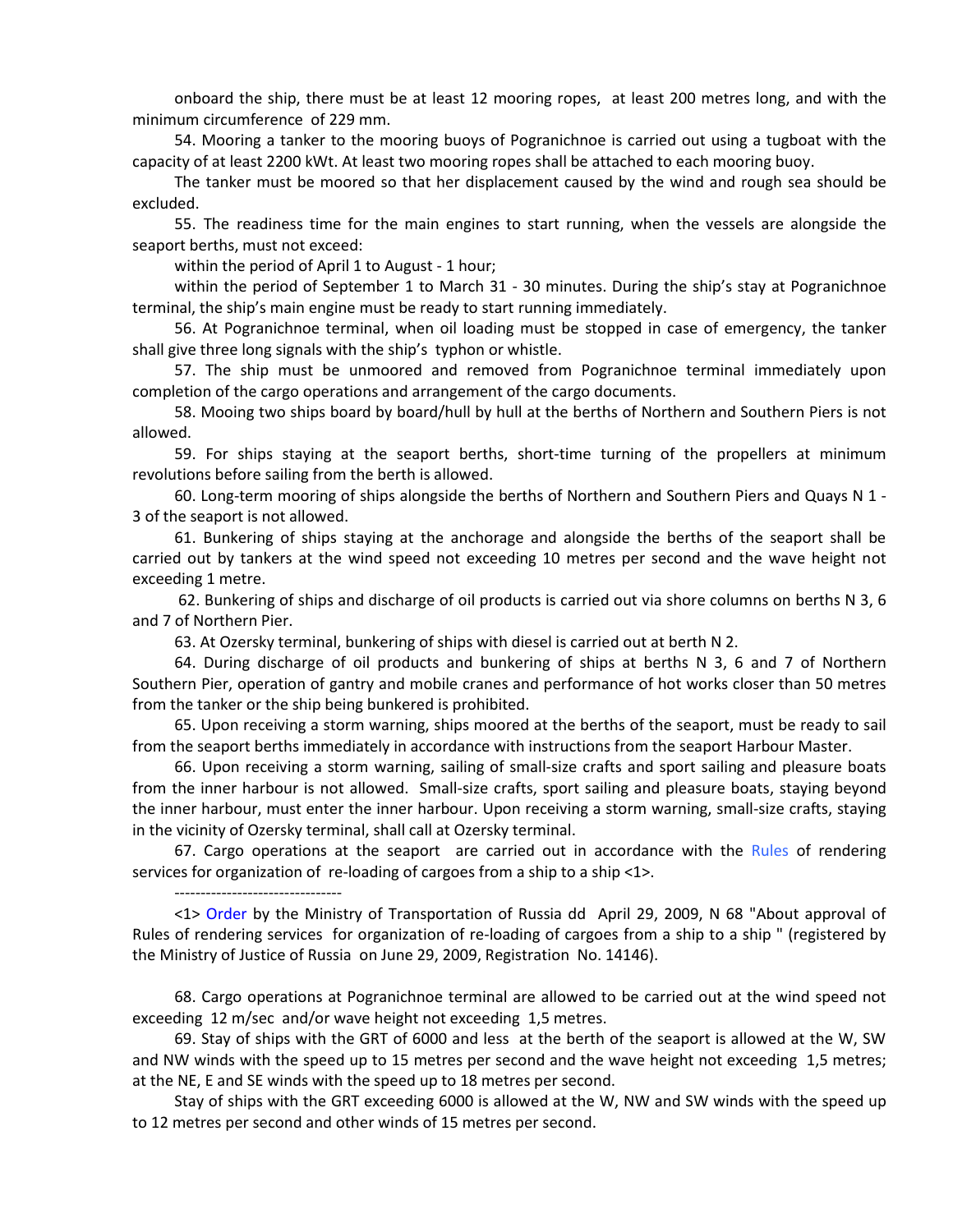70. Relocation of the ship along the berth is carried out for a length not exceeding one ship's hull. Relocation of the ship for a length exceeding one ship's hull length is carried out with a tugboat support taking into account the details of minimum number and capacity of tugboats for ship mooring operations at the seaport, given in Appendix  $N$  7 to these Mandatory Ordinances.

71. Upon receiving a storm warning or actual worsening of weather (at the west direction winds with the speed exceeding 10 metres per second, east direction winds 15 metres per second and above and/or the wave height exceeding 1,5 metres) all operations with oil and oil products at the seaport must be stopped and the tanker must be ready for unmooring.

72. Passengers' embarking/disembarking on/ from the ship shall be performed at berth N 4 of the Southern Pier. At the winds of N and NW directions passengers' embarking/disembarking is allowed to be performed on the other berths of the seaport. During passengers' embarking/disembarking, performance of cargo operations on the berths is prohibited.

> VII. Rules of Ensuring of Environmental Safety and Compliance with Quarantine Requirements at the Seaport

73. Dumping of isolated ballast at the seaport is allowed in case the ballast was taken or replaced at the Sea of Japan or the Sea of Okhotsk, at a distance of at least 200 nautical miles off the nearest shore and in the areas with the depth of the sea of at least 200 meters, what is confirmed by an entry in the ship's log.

74. At the seaport, sewage and oily water and garbage shall be accepted into collection tanks oil skimmers. The quantity of accepted liquid wastes id determined upon measurements taken in the tanks of the disposing vessel and receiving tanks of the accepting craft.

75. Before the ship's sailing from the seaport, waste and garbage must be disposed of to the intake facilities, excluding food waste and oily water in the amount not exceeding 25% of the ship's storage capacitor.

76. The ship, on which a sick person with symptoms assuming extremely dangerous infection is revealed, shall proceed to berth N 2 of the Southern pier or the quarantine anchor points N 1 or 2 together with the crew, passengers and cargo, for anti-epidemic measures to be taken.

> VIII. Rules of Using Special Communication Facilities within the Seaport Territory and Water Area

77. Communication between ships and the seaport services shall be performed on the VHF Channels, given in Appendix N 4 to these Mandatory Ordinances, or over the phone.

78. Ships' traffic control in the seaport water area is performed by the STCS on VHF calling Channel 16, VHF operational Channel 74 and и VHF backup Channel 67, call sign "Aniva-traffic".

79. Ships staying in the seaport water area must keep non-stop radio watch on VHF calling Channel 16.

80. All ships staying in the Ozersky terminal water area must keep non-stop radio watch on VHF calling Channel 16 and on VHF operational Channel 11.

81. Ships' communication in the water area of Pogranichnoe terminal with the oil and oil product loading terminal shall be performed on the VHF calling Channel 16 and on VHF operational Channel 14, call sign "Nabil' radio-3".

82. Tankers' communication in the water area of Pogranichnoe terminal with the support tugboats and diving boat shall be performed on the VHF calling Channel 16 and on VHF operational Channel 19, diving boat - "Bot".

83. The information from ships about pollution of the seaport water shall be transferred on VHF calling Channel 16, excluding the water area of Pogranichnoe terminal. The information from ships about pollution of the water area of Pogranichnoe terminal shall be transferred on VHF operational Channel 14.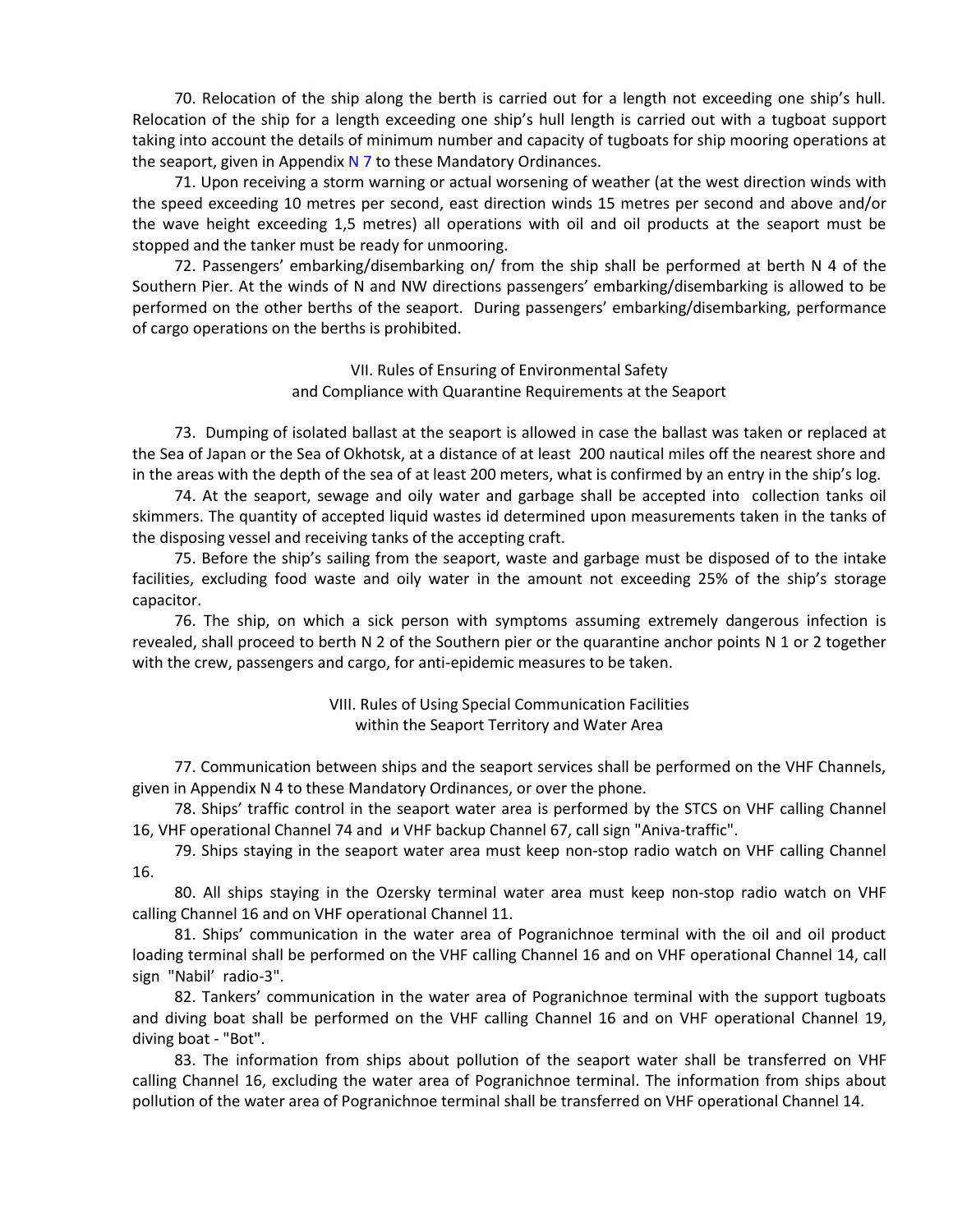84. The information about the ship's approach to Ozersky terminal shall be transferred on VHF operational Channel 11.

85. Description of additional communication aids for information interchange, including phone numbers, shall be advised by the seaport Harbour Master.

86. Using the VHF channels given in these Mandatory Ordinances for communication between onshore correspondents is prohibited.

IX. Data of the Limits of Operational Zone of A1 and A2 Sea Areas of Global Maritime Distress and Safety System (hereinafter referred to as GMDSS)

87. The seaport and the terminals of Pogranichnoe and Ozersky are included in the boundaries of A1 and A2 GMDSS sea areas.

88. Communication in А1 GMDSS sea area shall be provided by operation of the base station, situated on Tatarskaya Mountain (47°01.70' N and 142°03.10' E), with the operational range of 31 nautical miles.

89. Communication in A2 GMDSS sea area shall be provided by operation of the base station, situated on Plotskaya Mountain (46°38.40' N and 141°51.50' E), with the operational range of 165 nautical miles.

X. Data of Technical Feasibility of the Seaport for Acceptance of Ships

90. The seaport accepts:

ships with the draught up to 15 metres in the seaport water area;

ships with the draught up to 7.5 metres at the seaport berths.

91. Details of technical feasibilities of the seaport for acceptance of ships are given in Appendix N 2 to these Mandatory Ordinances.

92. Data of actual depths in the seaport water area and at the seaport berths and that of maximum permissible draught of ships shall be brought to the seafarers' notice by the seaport Harbour Master annually and when changed.

### XI. Data of Hazardous Cargo Handing

93. At the seaport, handing operations with cargoes of IMO Hazard Classes 1, 2, 3, 4, 6, 8, 9 is allowed on berths N 1, 2 and 3 of Southern Pier.

94. At the seaport, handing operations with cargoes of IMO Hazard Class 3 is allowed on berths N 3, 6 and 7 of Northern Pier.

95. At Pogranichnoe terminal, handing operations with cargoes of IMO Hazard Class 3 are carried out.

96. For discharge of oil products and bunkering of ships, shore columns are available at the seaport on berths N 3, 6 and 7 of Northern Pier.

XII. Details of organization of ships' navigation in ice conditions at the seaport

97. The beginning and end of icebreakers steering ледокольной проводки судов in the seaport water area and in the Gulf of Aniva shall be announced by the seaport Harbour Master.

98. Depending on the ice condition forecast in the seaport water area, the seaport Harbour Master shall establish restrictions for the ice navigation regime for ships in accordance with Appendix  $N_0$  6 to these Mandatory Ordinances.

99. The notice about restrictions for the ice navigation regime for ships shall be given on the website www.amp-sakhalin.ru at least 14 days before the date when the ice navigation restrictions are supposed to become effective.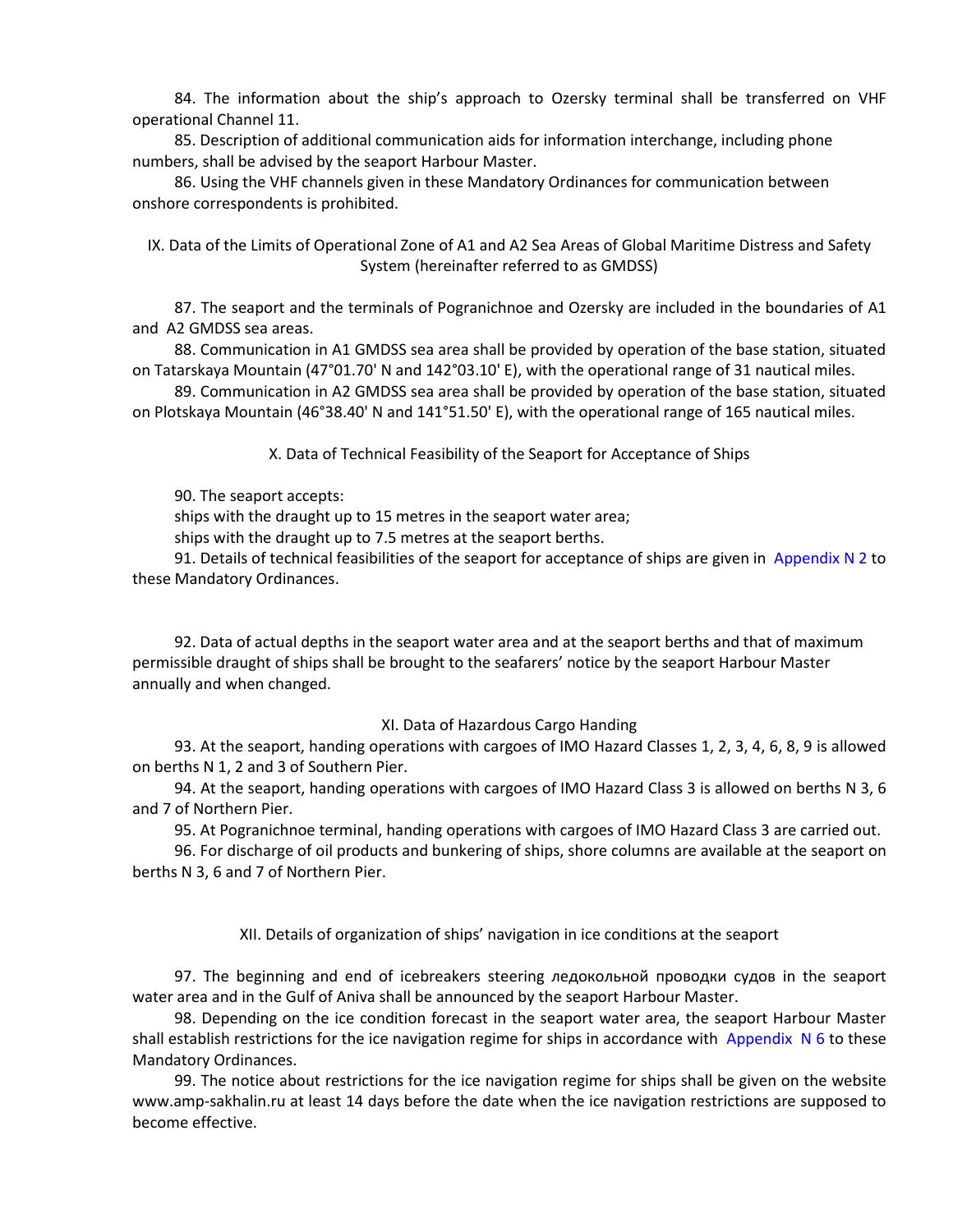100. Taking into consideration the actual ice conditions in the seaport water area and ships' specifications, ships may proceed en-route independently using the STCS's recommendations.

101. Ships proceeding to the seaport must inform the STCS about passing the control points specified by the STCS on the recommended route and advise the ice conditions on the sailing route.

> XIII. Data of Transmission of Information by Captains of Ships Staying at the Seaport, in Case of Hazard of Unlawful Interference at the Seaport

102. In case of hazard of unlawful interference at the seaport, the ship's master or a security officer, shall immediately inform the port facility security officer and the seaport Harbour Master.

103. Alerting about a hazard of unlawful interference at the seaport and changing the ship security level, as well as confirmation of receiving the above alerts shall be carried out immediately from the moment of occurrence of the circumstances specified in the alerts on the VHF channels.

104. All incidents related to detection of suspicious items or explosive devices, signs of preparation and performance of acts of unlawful interference, facts of unauthorized access to ships, upon receiving any information about preparation of preparation of terrorist acts, as well as about all breaches of the established order or suspicious persons at the seaport, masters of ships staying at the seaport shall immediately report the seaport Habour Master, the port facility security officer on the VHF operation channels and using additional communication aids advised to persons concerned by the seaport Harbour Master.

> XIV. Data of Transmission of Navigational and Hydro-meteorological Information to the Captains of Ships Staying at the Seaport

105. Transmission of hydro-meteorological information to the ships staying at the seaport, shall be carried out on VHF Channel 16 daily at 1700 HRS LT.

106. Upon receiving a storm warning, the seaport Harbour Master shall immediately inform ships staying at the berths and on the seaport anchorages, using VHF Channel 16.

107. Upon receiving very important notices and storm warnings, the ships shall acknowledge the alert receipt.

> Appendix N 1 to the Mandatory Ordinances (i. 14)

# DETAILS OF THE SEAPORT APPROACH FAIRWAYS N 19 AND 20, RECOMMENDED WAYS N 23 AND 24, APPROACH FAIRWAY OF OZERSKY TERMINAL FOR COMPREHENSIVE SERVICING OF FISHING FLEET SHIPS

The seaport Fairway N 19 1 has mid-channel direction of 205.5° - 25.5° and is one nautical mile wide, goes from the coordinate point of 46°2.8' N и 142°39/8' E to the coordinate point of 46°31.3' N and 142°43.9' E has direction of 0° - 180° and is 0.8 nautical mile wide, goes from the coordinate point of 46°31.3' N and142°43.9' E to the coordinate point of 46°35.5' N and 142°43.9' E.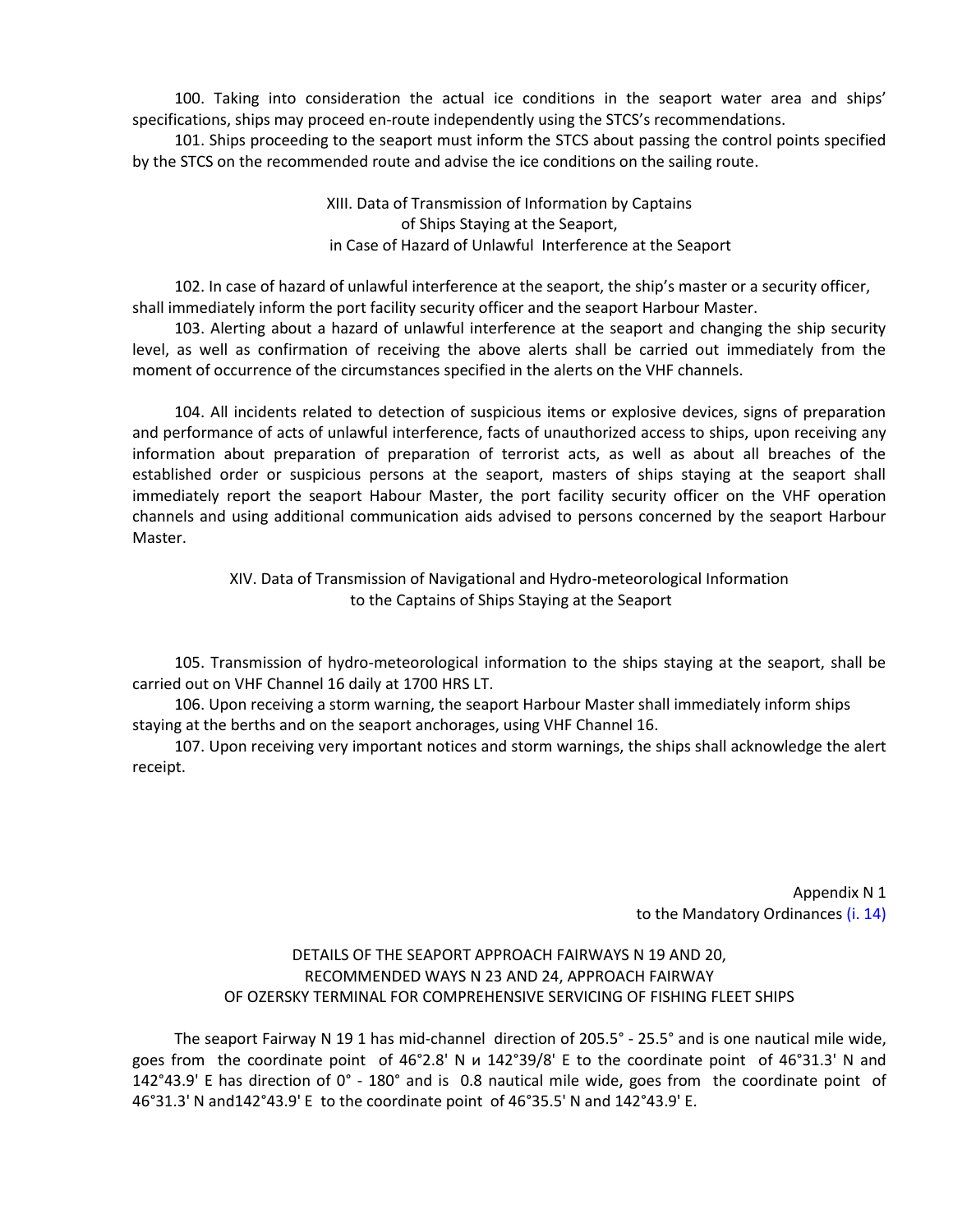The seaport Fairway N 20 has mid-channel direction of 323° - 143° and is one nautical mile wide, goes from the area of increased navigational care at the coordinate point of 46°24.7' N and 142°50.8' E to the coordinate point of 46°31.3' N and 142°43/9' E.

The recommended way N 23 goes from the ships' traffic distribution system at the Cape of Kriljon to the fairway going the seaport with the traffic direction of 31° - 211° from the coordinate point of 45°52.6' N and 142°11.8' E to the coordinate point of 46°2.7' N and 142°39.8' E.

The recommended way N 24 goes from the ships' traffic distribution system to the fairway going the seaport with the sailing direction of 336.6° - 156.6° from the coordinate point of 46°00.0' N and 143°06.4' E to the coordinate point of 46°24.70' N and 142°50.8' E.

The approach fairway of Ozersky terminal for comprehensive servicing of fishing fleet ships is marked with the ranges, goes through the points with the following coordinates: 46°36.13' N and 143°07.2' E (midchannel direction is 130.4° - 310.4°), 46°36.18' N and 143°07.1' E (mid-channel direction is 270° - 90°), 46°36.18' N and 143°07.1' E (mid-channel direction is 230° - 50°). At the distance of 0.9 cable lengths from the fairway transit axis, there are drying reefs on the approach to it; on the right side of the fairway, there is a wreck, buoyed within the period of April 15 to October 15, at the point with the coordinates of 46°36.2' N and 143°07.12' E.

> Appendix N 2 to the Mandatory Ordinances (i. 14)

| <b>Berth</b>   | <b>Berth location</b> | Berth feasibility |                  |                     |
|----------------|-----------------------|-------------------|------------------|---------------------|
|                |                       | Berth length      |                  | Depth at the berth, |
|                |                       | (metres)          |                  | effective           |
|                |                       |                   |                  | (metres)            |
|                |                       |                   | <b>Beginning</b> | End                 |
| $\mathbf{1}$   | $\overline{2}$        | 3                 | 4                | 5                   |
|                | Northern Pier         |                   |                  |                     |
| N <sub>2</sub> | 46°37.73' N and       | 135               | 4,5              | 6,7                 |
|                | 142°45.60' E          |                   |                  |                     |
| N <sub>3</sub> | 46°37.70' N and       | 135               | 6,7              | 7,3                 |
|                | 142°45.55' E          |                   |                  |                     |
| N 4            | 46°37.67' N and       | 135               | $\overline{7}$   | 7,3                 |
|                | 142°45.45' E          |                   |                  |                     |
| N <sub>5</sub> | 46°37.65' N and       | 135               | 7,3              | 7,3                 |
|                | 142°45,35' E          |                   |                  |                     |
| N 6            | 46°37.67' N and       | 110               | 6,8              | 6,8                 |
|                | 142°45.28' E          |                   |                  |                     |
| N 7            | 46°37.70' N and       | 150               | 6                | 5,5                 |
|                | 142°45.33' E          |                   |                  |                     |
| N 8            | 46°37.73' N and       | 119               | 5,5              | 2,3                 |
|                | 142°45.42' E          |                   |                  |                     |
|                | South pier            |                   |                  |                     |
| N <sub>1</sub> | 46°37.23' N and       | 100               | 6,6              | 7,5                 |

DETAILS OF TECHNICAL FEASIBILITIES OF THE SEAPORT FOR ACCEPTANCE OF SHIPS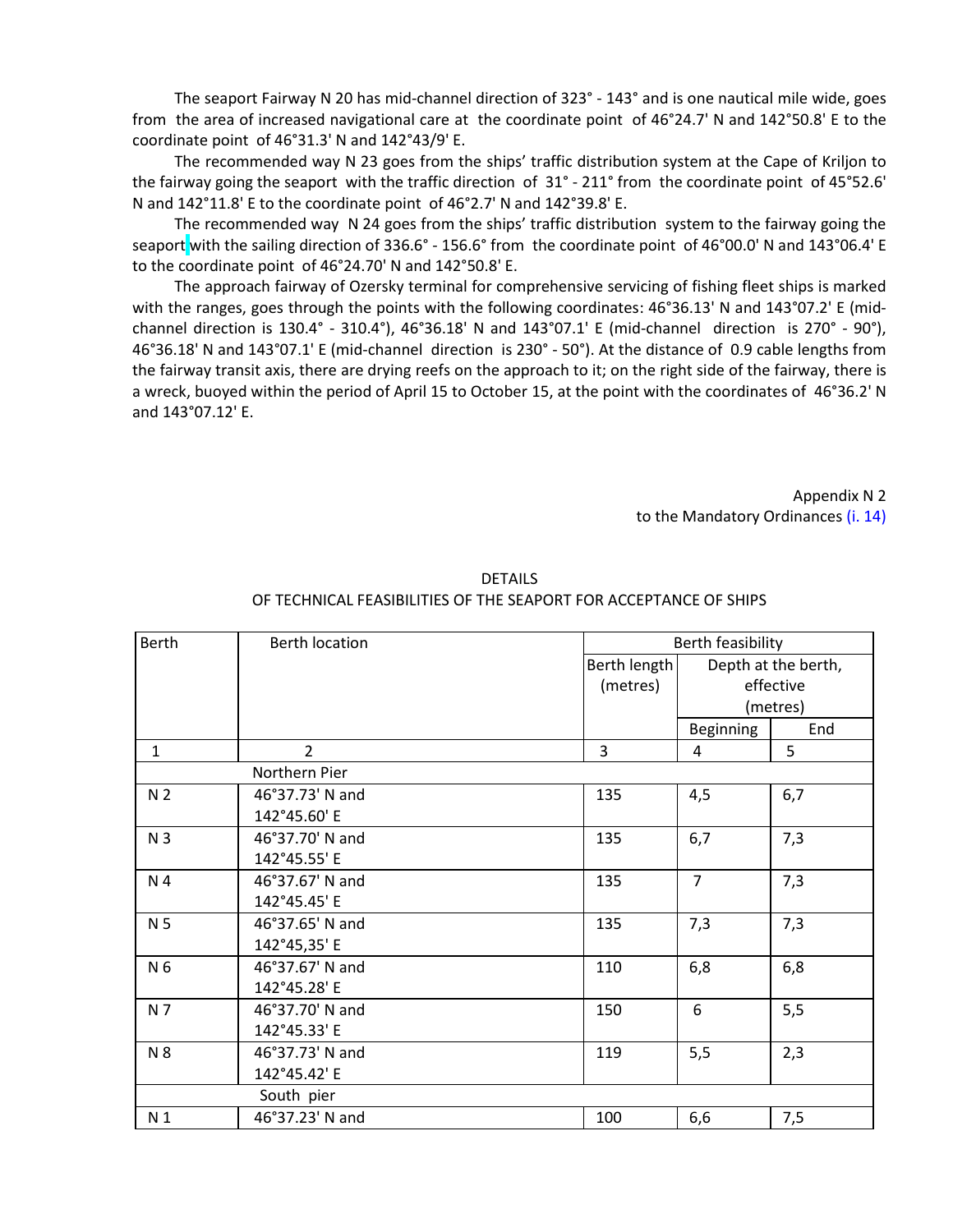|                | 142°45.33' E       |       |                |                |
|----------------|--------------------|-------|----------------|----------------|
| N <sub>2</sub> | 46°37.22' N and    | 140   | 6              | 6,6            |
|                | 142°45.43' E       |       |                |                |
| N <sub>3</sub> | 46°37.2' N and     | 140   | 5,4            | 6              |
|                | 142°45.53' E       |       |                |                |
| N 4            | 46°37.18' N and    | 140   | 4,5            | 5,4            |
|                | 142°45.65' E       |       |                |                |
|                | Central boot basin |       |                |                |
| $A - 5$        | 46°37.28' N and    | 56,7  | 5,4            | 5,4            |
|                | 142°46.05' E       |       |                |                |
| $5 - B$        | 46°37.30' N and    | 52,1  | 2,26           | 2,26           |
|                | 142°46.08' E       |       |                |                |
| $B - \Gamma$   | 46°37.3' N and     | 49,35 | 5,4            | 5,4            |
|                | 142°46.1' E        |       |                |                |
| Г - Д - Е      | 46°37.33' N and    | 84,4  | 5,4            | 5,4            |
|                | 142°46.08' E       |       |                |                |
| Quay N 1       | 46°37.23' N and    | 42    | $\mathbf{3}$   | 4              |
|                | 142°45.85' E       |       |                |                |
| Quay N 2       | 46°37.27' N and    | 102   | $\overline{4}$ | 6              |
|                | 142°45.83' E       |       |                |                |
| Quay N 3       | 46°37.3' N and     | 108   | 6              | $\overline{7}$ |
|                | 142°45.82' E       |       |                |                |
| N <sub>1</sub> | 46°37.27' N and    | 130   | 6,2            | 6,2            |
|                | 142°45.97' E       |       |                |                |
| N <sub>2</sub> | 46°37.25' N and    | 41    | 6              | 6              |
|                | 142°45.89' E       |       |                |                |
| N <sub>3</sub> | 46°37.28' N and    | 108   | 6              | 6              |
|                | 142°45.85' E       |       |                |                |
| Southern Pier  | 46°37.27' N and    | 108   | $\overline{3}$ | $\overline{4}$ |
|                | 142°45.92' E       |       |                |                |
| N 7            | 46°37.52' N and    |       | 4,7            | 4,7            |
|                | 142°46.07' E       |       |                |                |
| $N 8 - 9$      | от 46°37.50' N and | 83    | 4,7            | 4,7            |
|                | 142°46.08' Е до    |       |                |                |
|                | 46°37.48' N and    |       |                |                |
|                | 142°46.12' E       |       |                |                |
| N 10           | 46°37.47' N and    | 87,5  | 5              | 5              |
|                | 142°46.08' E       |       |                |                |
| N 11           | 46°37.43' N and    | 70    | 4,9            | 4,9            |
|                | 142°46.07' E       |       |                |                |
| N 12           | 46°37.40' N and    | 80    | 4,4            | $\overline{4}$ |
|                | 142°46.08' E       |       |                |                |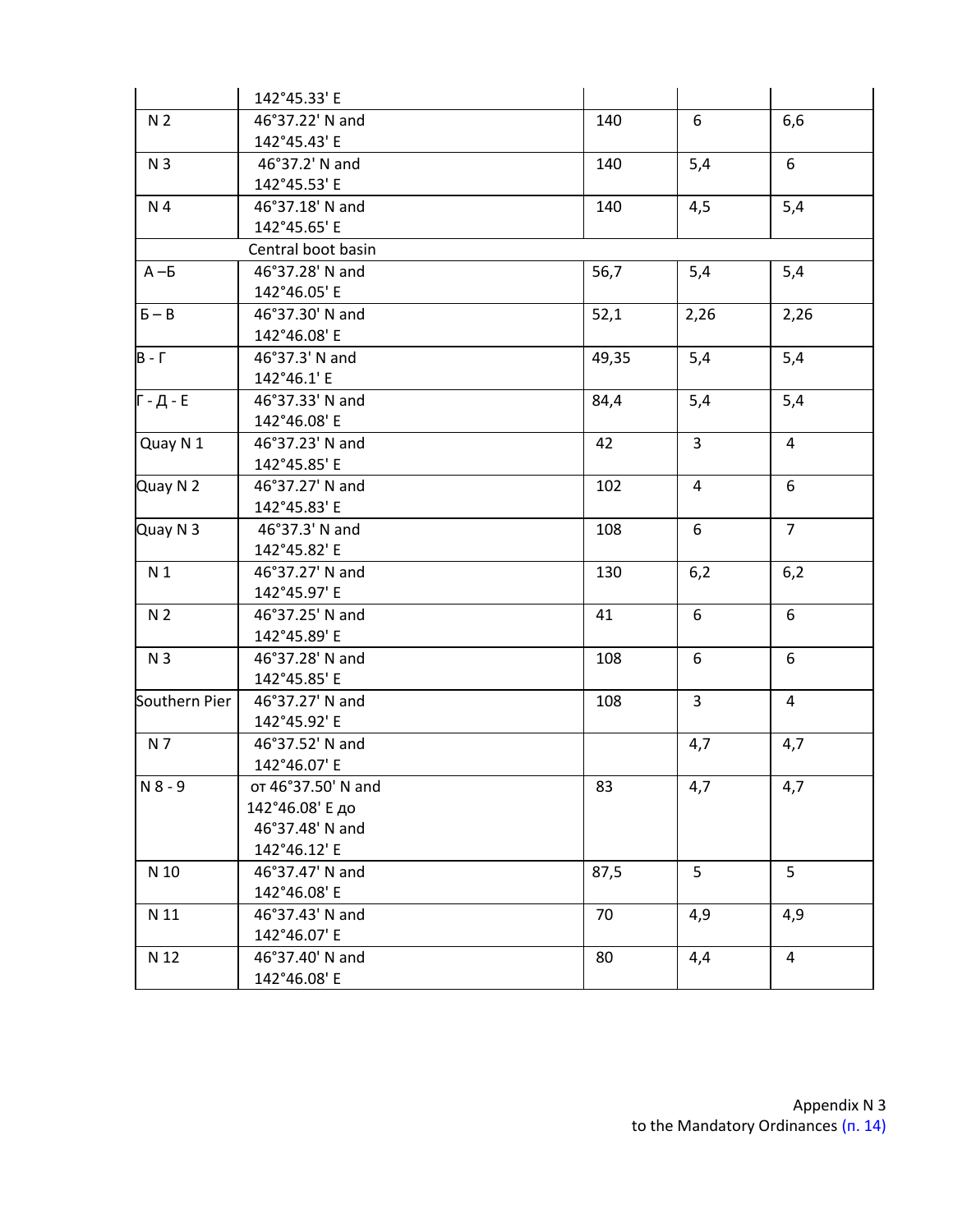| Numbers<br>of<br>anchorage<br>points | Anchorage point coordinates |                      | Position of anchorage points<br>relative to Port of Korsakov<br>illuminated sign on Southern<br>Pier |                             |
|--------------------------------------|-----------------------------|----------------------|------------------------------------------------------------------------------------------------------|-----------------------------|
|                                      | northern<br>latitude        | eastern<br>longitude | bearing                                                                                              | distance<br>(cable lengths) |
| $\mathbf{1}$                         | 46°40.00'                   | 142°42.00'           | 321.0                                                                                                | 36                          |
| $\mathbf{2}$                         | 46°39.70'                   | 142°41.40'           | 313.0                                                                                                | 36.5                        |
| 3                                    | 46°39.60'                   | 142°43.20'           | 328.5                                                                                                | 28                          |
| 4                                    | 46°39.40'                   | 142°42.60'           | 319.5                                                                                                | 28.6                        |
| 5                                    | 46°39.40'                   | 142°41.90'           | 313.0                                                                                                | 32                          |
| 6                                    | 46°39.30'                   | 142°43.00'           | 323.0                                                                                                | 26                          |
| 7                                    | 46°39.10'                   | 142°42.40'           | 313.8                                                                                                | 27.5                        |
| 8                                    | 46°39.00'                   | 142°43.30'           | 322.5                                                                                                | 22.6                        |
| 9                                    | 46°38.85'                   | 142°42.80'           | 314.0                                                                                                | 23.8                        |
| 10                                   | 46°38.85'                   | 142°41.90'           | 305.8                                                                                                | 28.5                        |
| 11                                   | 46°38.70'                   | 142°42.30'           | 306.0                                                                                                | 25.5                        |
| 12                                   | 46°38.60'                   | 142°43.40'           | 316.5                                                                                                | 19                          |
| 13                                   | 46°38.50'                   | 142°42.80'           | 307.0                                                                                                | 21.5                        |
| 14                                   | 46°38.50'                   | 142°41.90'           | 299.5                                                                                                | 26.5                        |
| 15                                   | 46°38.35'                   | 142°42.30'           | 299.5                                                                                                | 18.4                        |
| 16                                   | 46°38.25'                   | 142°41.70'           | 293.0                                                                                                | 26.8                        |
| 17                                   | 46°38.40'                   | 142°43.80'           | 319.5                                                                                                | 15.7                        |
| 18                                   | 46°38.25'                   | 142°43.40'           | 308.9                                                                                                | 16.6                        |
| 19                                   | 46°38.10'                   | 142°42.90'           | 298.9                                                                                                | 18.6                        |
| 20                                   | 46°38.00'                   | 142°42.40'           | 291.7                                                                                                | 21.5                        |
| 21                                   | 46°37.80'                   | 142°41.90'           | 284.0                                                                                                | 24                          |
| 22                                   | 46°37.80'                   | 142°41.00'           | 281.0                                                                                                | 30                          |
|                                      |                             |                      |                                                                                                      |                             |

# DETAILS OF ANCHORAGES OF THE SEAPORT

ConsultantPlus: Note.

Point numeration in the table is given in accordance with the official text of the document.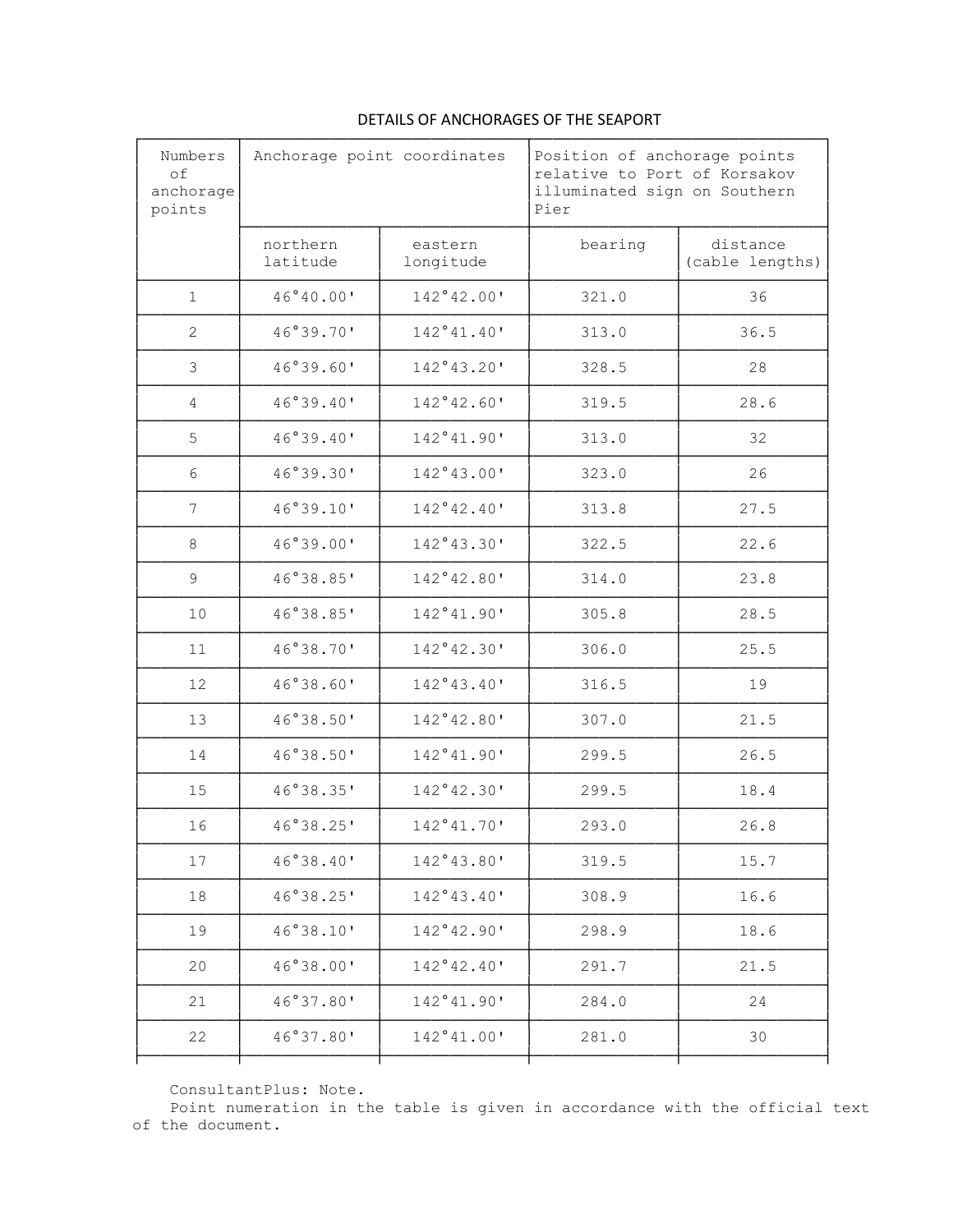| 24 | 46°37.75' | 142°43.90' | 301.5 |      |
|----|-----------|------------|-------|------|
| 25 | 46°37.60' | 142°43.40' | 287.0 | 13.5 |
| 26 | 46°37.50' | 142°42.85' | 279.0 | 16.8 |

Appendix N 4 to the Mandatory Ordinances (ii. 14, 77)

# DETAILS OF VERY HIGH FREQUENCY CHANNELS USED AT THE SEAPORT

| Subscriber                           | <b>VHF</b> channels |                | Call sign       | Operation time    |
|--------------------------------------|---------------------|----------------|-----------------|-------------------|
|                                      | Calling             | Operating      |                 |                   |
|                                      | channel             | channel        |                 |                   |
| <b>State Port Control inspection</b> | 16                  | 13             | "Radio-3"       | round-the-clock   |
| Ships' Traffic Control System        | 16                  | 74 operating   | "Aniva-traffic" | round-the-clock   |
|                                      |                     | (67            |                 |                   |
|                                      |                     | $ b-up\rangle$ |                 |                   |
| Pilot station                        | 16                  | 10             | "Lotsmanskaya   | round-the-clock   |
|                                      |                     |                | stantsiya"      |                   |
| Seaport dispatcher                   | 16                  | 14             | "Radio-2"       | round-the-clock   |
| Sea rescue subcentre (MSPC)          | 16                  | 16             | "Sakhalin -     | round-the-clock   |
|                                      |                     |                | Radio -SPC"     |                   |
| Ozersky terminal                     | 16                  | 11             | "Ozersk-59"     | round-the-clock   |
| Pogranichnoe terminal                | 16                  | 14             | "Nabil-         | When working with |
|                                      |                     |                | Radio-3"        | the tanker        |
| Diving boat                          | 16.19               | 16.19          | "Boat"          | When working with |
| Pogranichnoe terminal                |                     |                |                 | the tanker        |

Appendix N 5 to the Mandatory Ordinances (п. 15)

DETAILS

OF THE COMPULSORY SHIP PILOTAGE AREA AT THE SEAPORT

The compulsory ship pilotage area at the seaport is limited by the coast line of Sakhalin Island and straight lines connecting the coordinate points one by one:

N 1 46°37.20' N and 142°45.30' E; N 2 46°37.20' N and 142°44.50' E;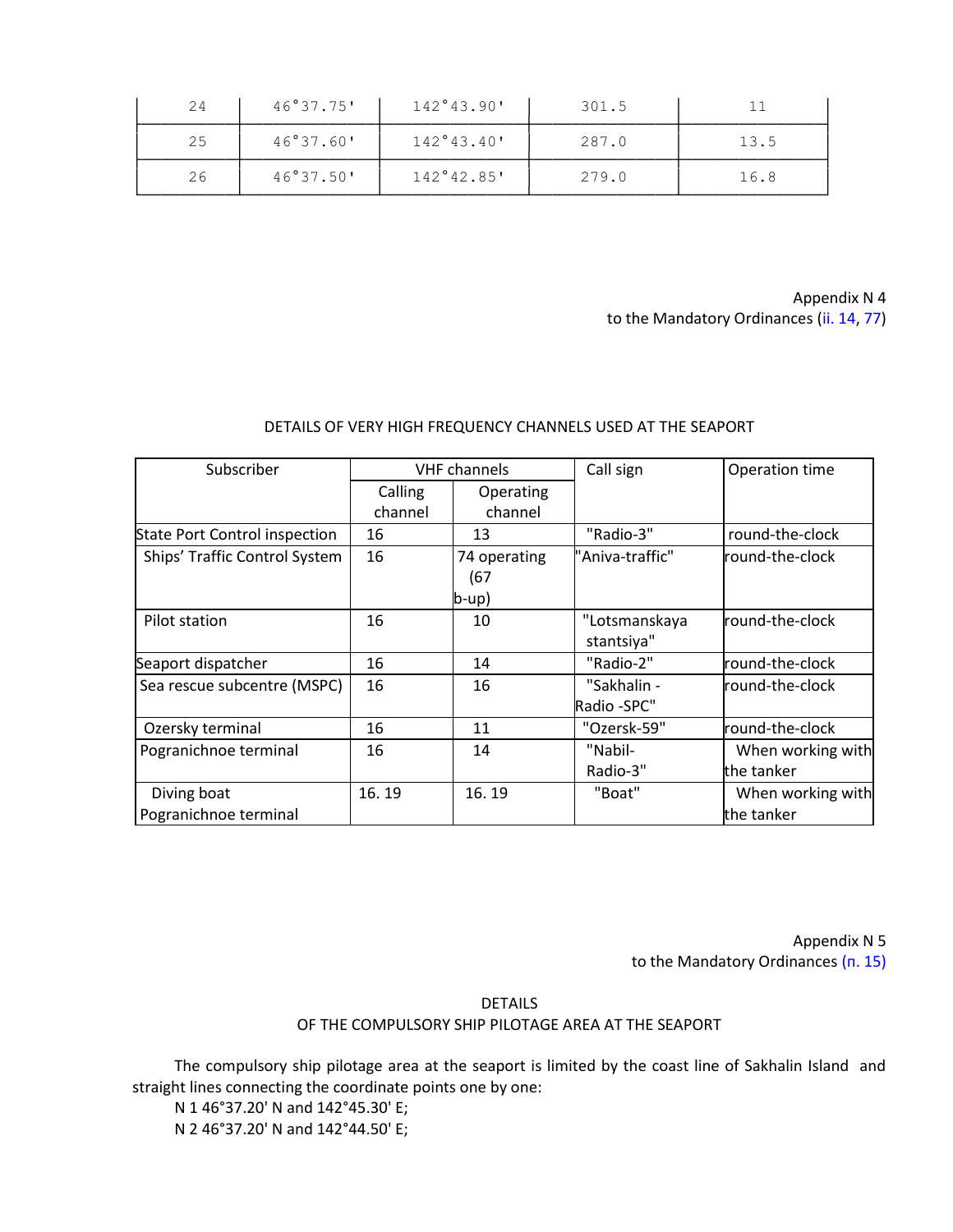--------------------------------

# Appendix N 6 to the Mandatory Ordinances (ii. 16, 98) RESTRICTIONS FOR REGIME OF SHIPS' ICE NAVIGATION WITHIN THE SEAPORT WATER AREA

<1>

<1> Categories of ice reinforcement are given in the Rules of classification of the Russian Maritime Shipping Register.

| Ice conditions     | Vessels                                       | <b>Vessels</b>                                    | Vessels prohibited for ice                             |
|--------------------|-----------------------------------------------|---------------------------------------------------|--------------------------------------------------------|
|                    |                                               |                                                   |                                                        |
|                    | allowed for                                   | allowed for                                       | navigation                                             |
|                    |                                               | ice navigation only with ice navigation only with |                                                        |
|                    | icebreakers' support or licebreakers' support |                                                   |                                                        |
|                    | on their own                                  |                                                   |                                                        |
| Thickness of solid | Ships of Ice1 category                        | Ships without ice                                 | Tug& barge trains                                      |
| solid ice cover    | and above                                     | reinforcement                                     |                                                        |
| 10 - 15            |                                               |                                                   |                                                        |
| <b>centimetres</b> |                                               |                                                   |                                                        |
| Thickness of solid | Ships of Ice2 category                        | Ships of Ice1 category                            | Ships without ice                                      |
| lsolid ice cover   | and above                                     |                                                   | reinforcement,                                         |
| $15 - 30$          |                                               |                                                   | Tug& barge trains                                      |
| centimetres        |                                               |                                                   |                                                        |
| Thickness of solid | Ships of Ice3 category                        | Ships of Ice1 and Ice2                            | Ships without ice                                      |
| lice cover         | and above                                     | categories                                        | reinforcement, Tug& barge                              |
| $30 - 50$          |                                               |                                                   | trains                                                 |
| centimetres        |                                               |                                                   |                                                        |
| Thickness of solid | Ships of Arc4 category                        |                                                   | Ships of Ice2 and Ice3 Ships without ice reinforcement |
| solid ice cover    | and above                                     | categories                                        | and those of Ice1 category,                            |
| exceeding 50       |                                               |                                                   | Tug& barge trains                                      |
| centimetres        |                                               |                                                   |                                                        |

Appendix N 7 to the Mandatory Ordinances

(ii. 17, 49, 70)

DATA

OF MINIMUM NUMBER AND CAPACITY OF TUGBOATS FOR SHIPS' MOORING OPERATIONS AT THE SEAPORT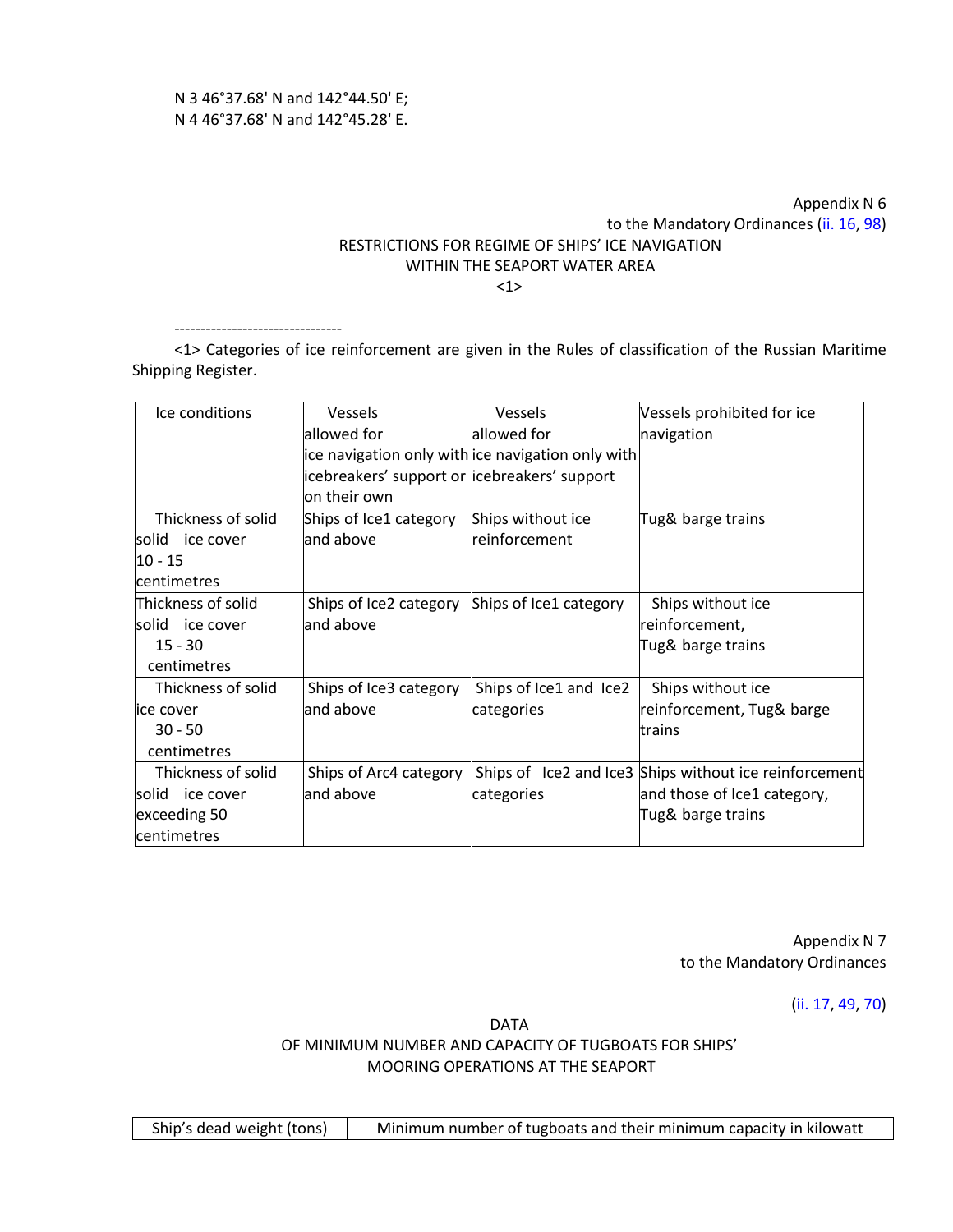|                | mooring         | unmooring       |
|----------------|-----------------|-----------------|
| 500 to 1000    | $1 \times 1200$ | $1 \times 1200$ |
| 1001 to 3000   | $1 \times 1200$ | $1 \times 1200$ |
|                | $1 \times 1600$ | $1 \times 1600$ |
| 3001 to 10000  | $2 \times 1600$ | $2 \times 1600$ |
| 10001 to 30000 | $2 \times 1600$ | $2 \times 1600$ |
|                | 1 x 1200        | $1 \times 1200$ |

Appendix N 8 to the Mandatory Ordinances (i. 18)

#### DETAILS OF

### THE SEAPORT AREAS N 72-В, N 371, ROADS,

SEAPORT WATER AREA, OIL -LOADING SEA TERMINAL OF POGRANICHNOE, SEA TERMINAL OF OZERSKY FOR COMPREHENSIVE SERVICING OF FISHING FLEET SHIPS, NORTHERN AND SOUTHERN PIERS

The seaport area of N 72-B is limited by the lines connecting the coordinate points one by one:

N 1 46°37.60' N and 142°40.40' E; N 2 46°37.70' N and 142°40.80' E; N 3 46°37.50' N and 142°40.80' E; N 4 46°37.40' N and 142°40.50' E.

In the seaport area of 72-В the following is prohibited: anchoring, fishing using bottom equipment , bottom trawling, underwater and dredging work, explosive works and sailing with veered anchor chain.

The seaport N 371 area is limited by the lines connecting the coordinate points one by one:

N 1 46°35.40' N and 142°40.00' E; N 2 46°35.40' N and 142°41.30' E; N 3 46°36.80' N and 142°41.00' E; N 4 46°36.80' N and 142°40.00' E.

The seaport water area:

is limited in the south by the line going from point N 1 with the coordinates of 46°37.20' N and 142°45.30' E in the direction of 260°;

is limited in the north by the line going from the Northern Pier base from point N 8 with the coordinates of 46°37.80' N and 142°45.50' E in the direction of 323°;

is limited in the west by the arc of a circle with the radius of 4 nautical miles with the center in the port illuminated sign situated on the end on the Southern Pier, crossing the lines limiting the seaport water area in the north and south in point N 7 with the coordinates of 46°40.20' N and 142°41.40' E and N 2 with the coordinates 46°36.10' N and 142°39.40' E.

The water area of the oil-loading sea terminal of Pogranichnoe (hereinafter referred to as Pogranichnoe terminal) is limited in the west by the coast line of Sakhalin Island, limited in the north by parallel 50°25.00' N, by parallel 50°15.00' N in the south, and limited in the east by a straight line, connecting the points on the above parallels, located at the distance of four nautical miles from the coast line.

In the water area of Pogranichnoe terminal, there is a road oil-loading ground limited by straight lines, connecting the points with the following coordinates one by one: